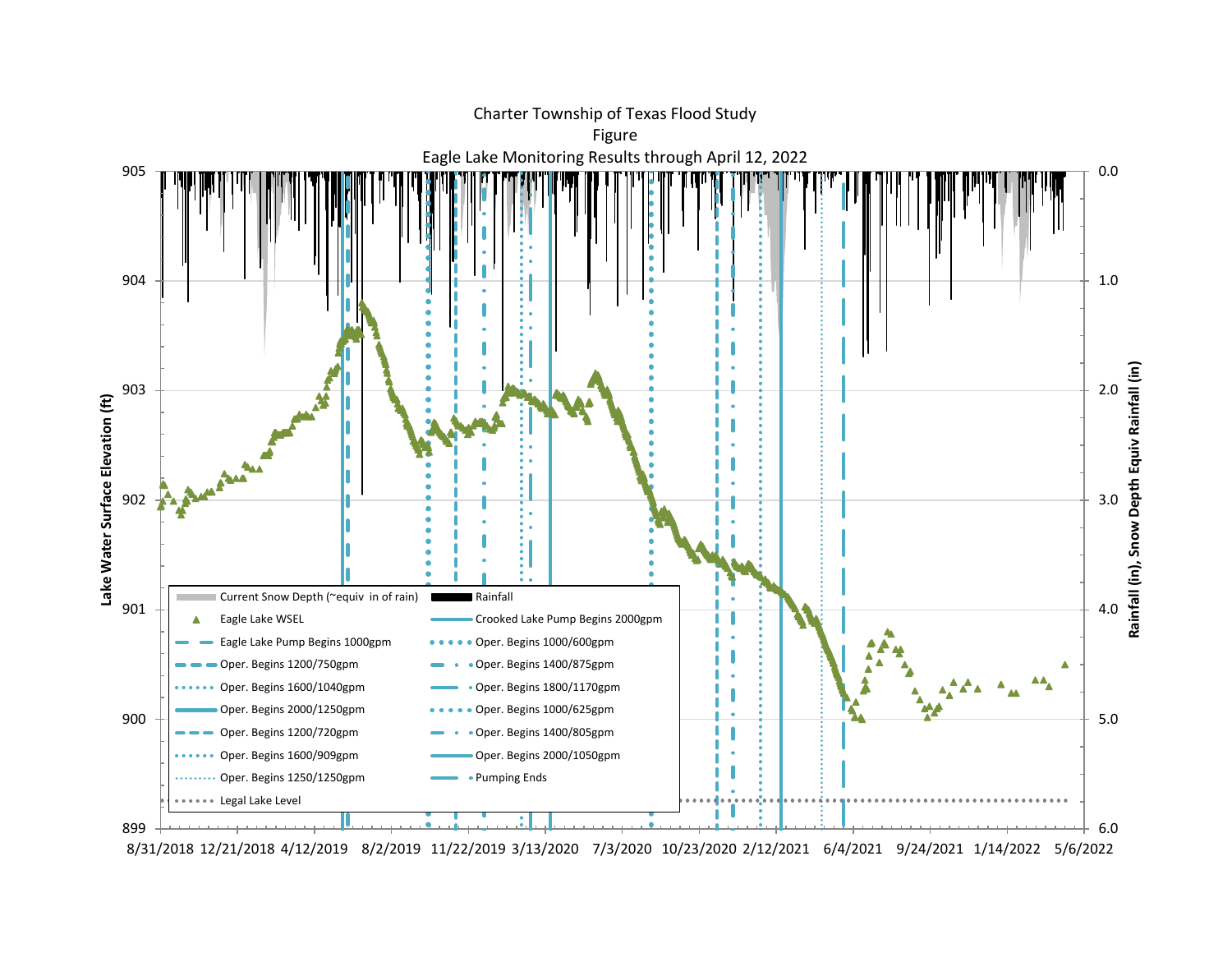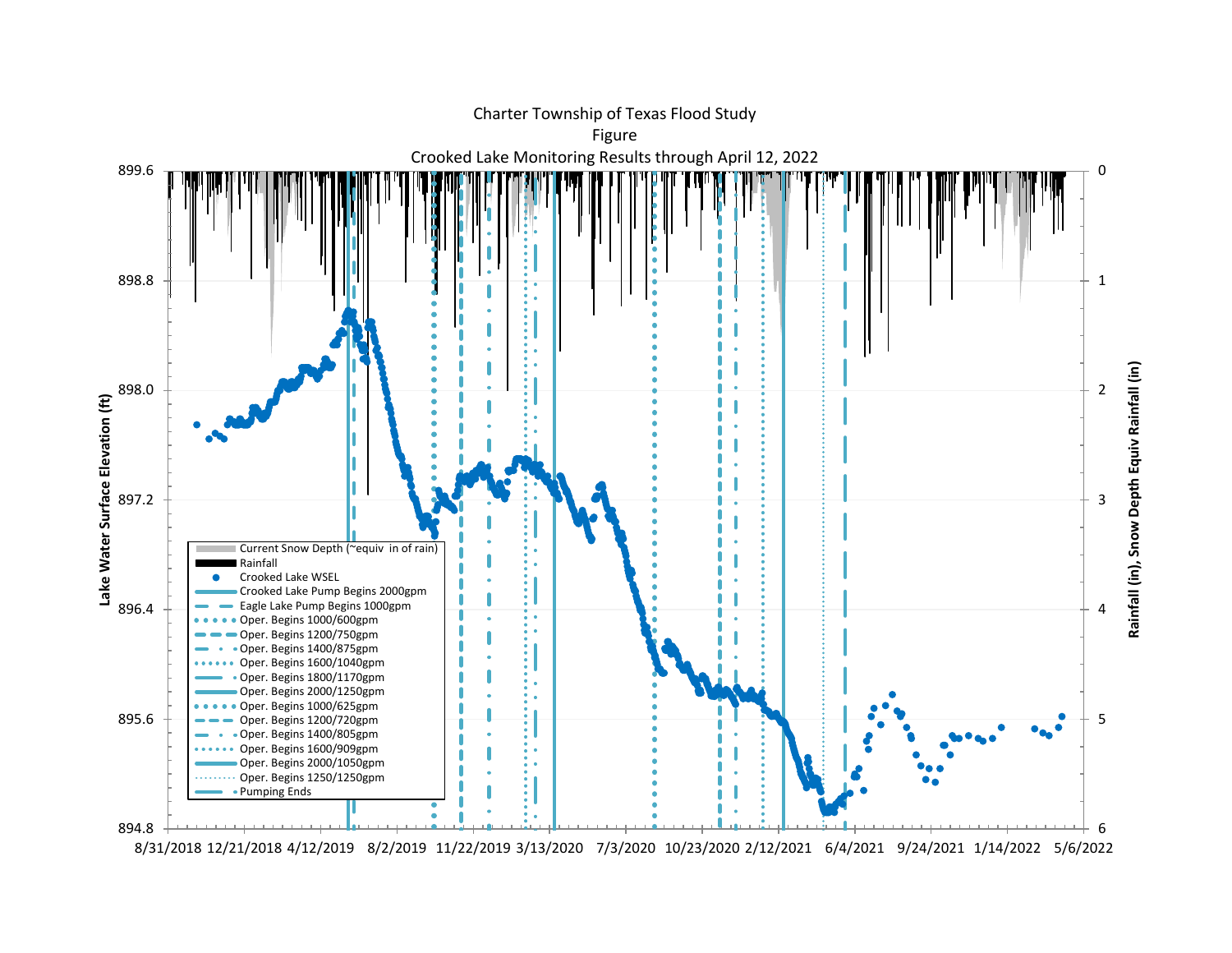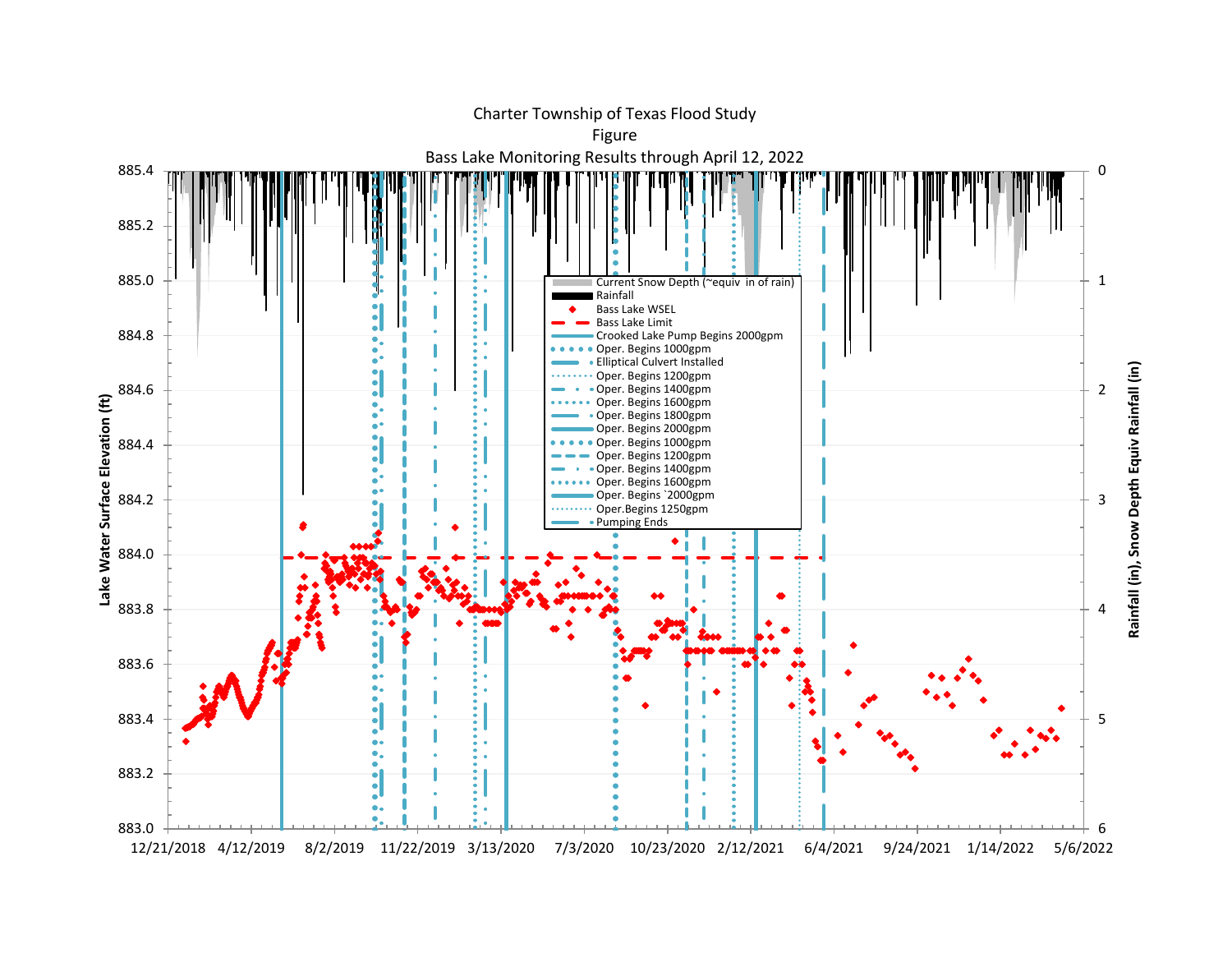

8/31/2018 12/21/2018 4/12/2019 8/2/2019 11/22/2019 3/13/2020 7/3/2020 10/23/2020 2/12/2021 6/4/2021 9/24/2021 1/14/2022 5/6/2022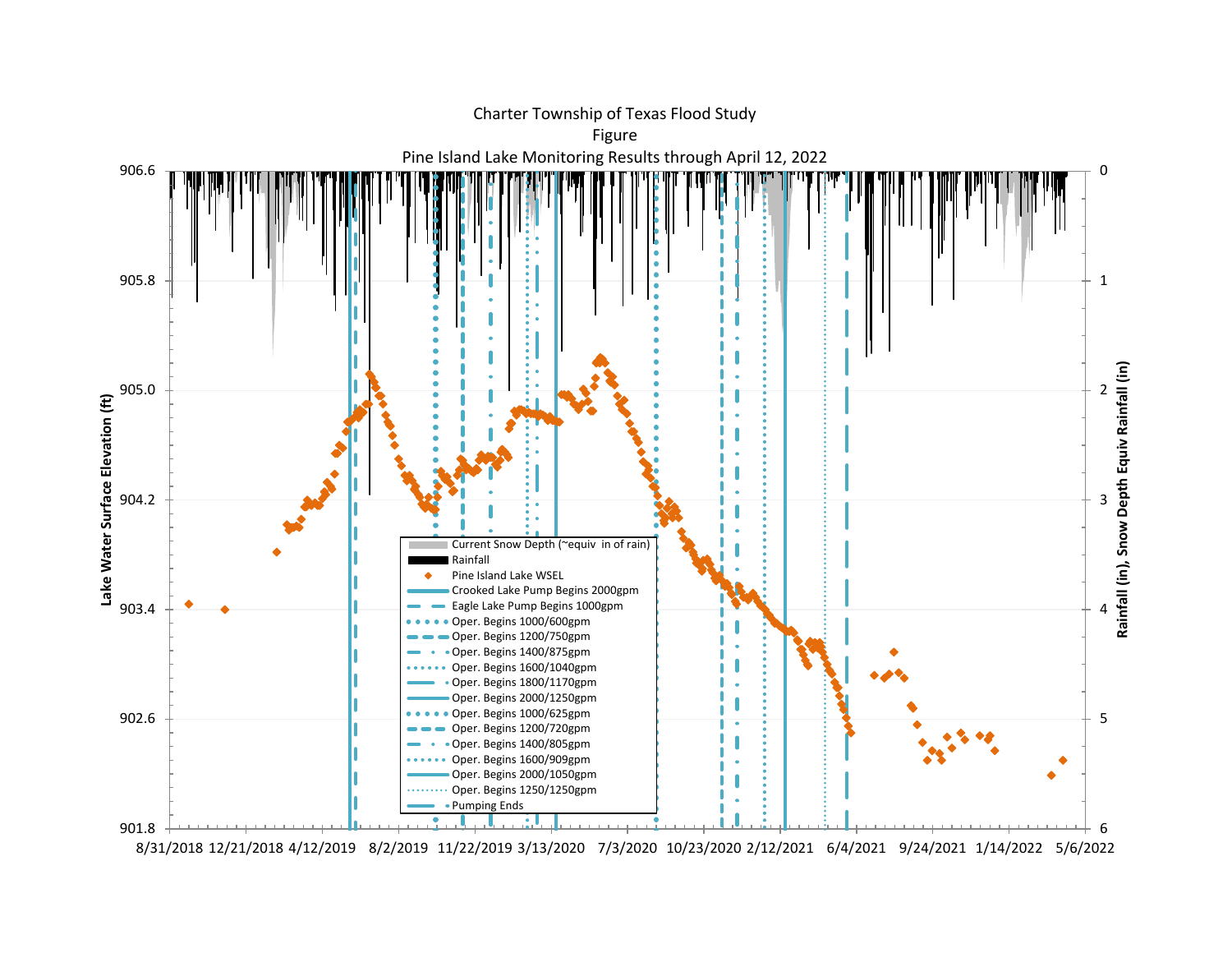

8/31/2018 12/21/2018 4/12/2019 8/2/2019 11/22/2019 3/13/2020 7/3/2020 10/23/2020 2/12/2021 6/4/2021 9/24/2021 1/14/2022 5/6/2022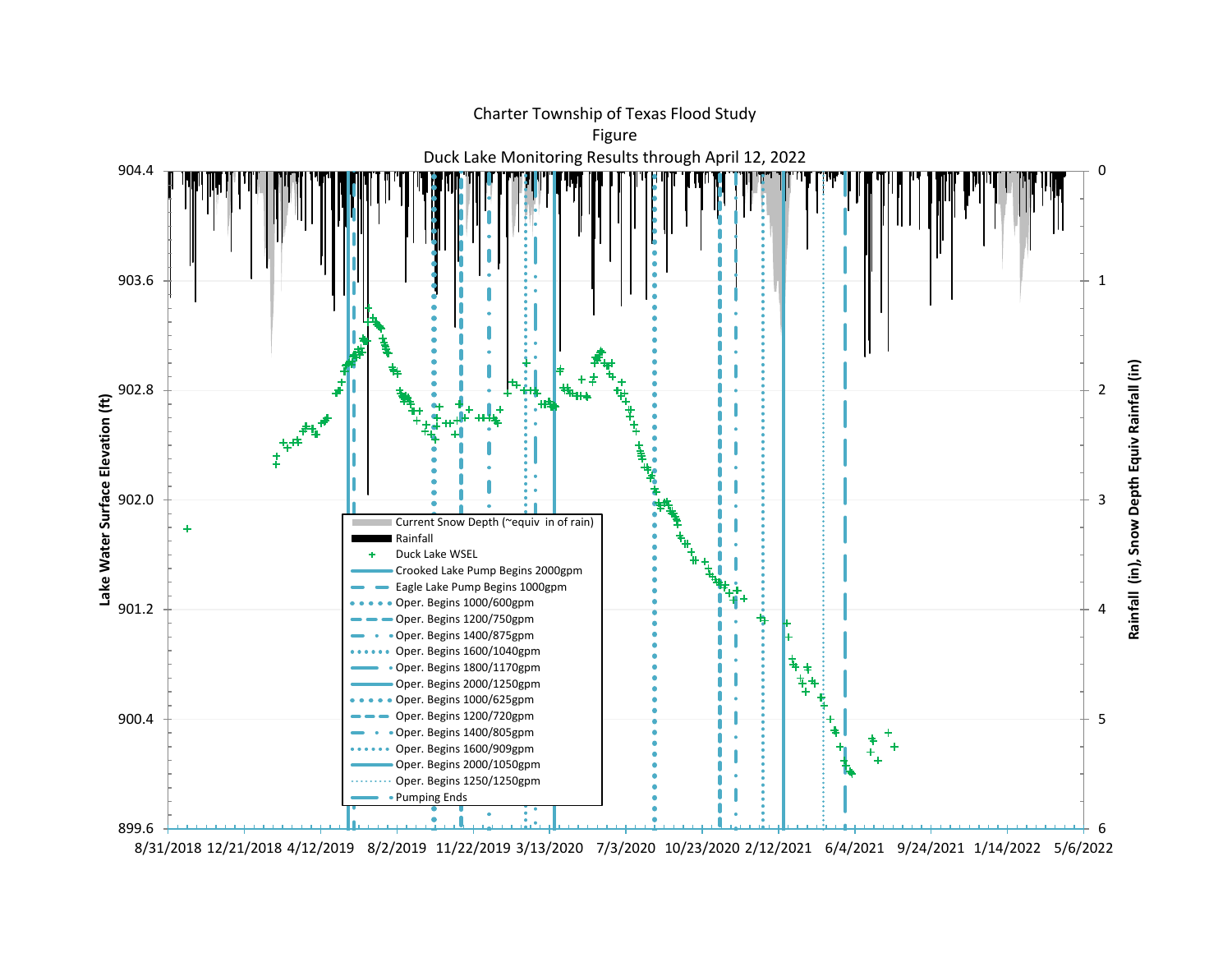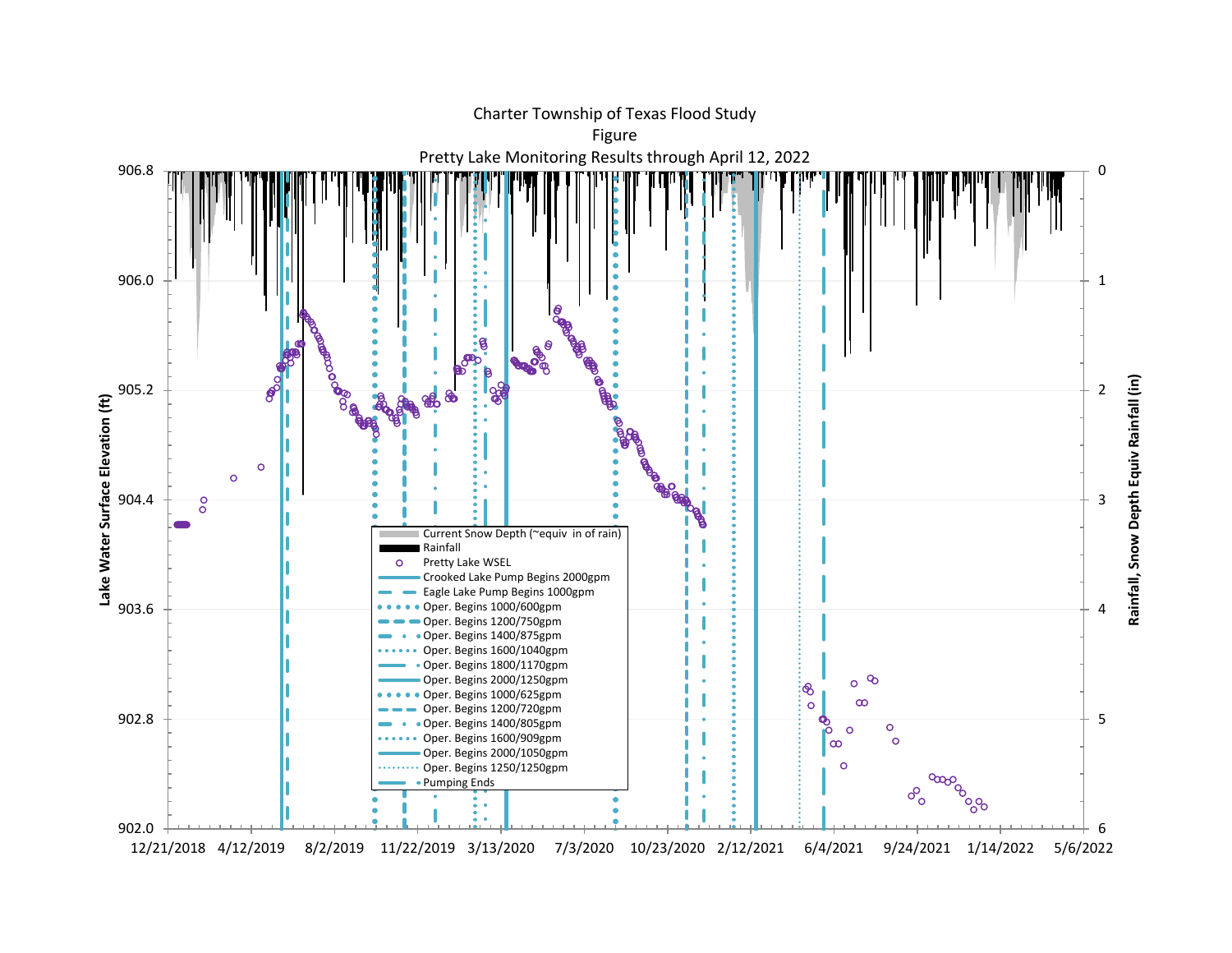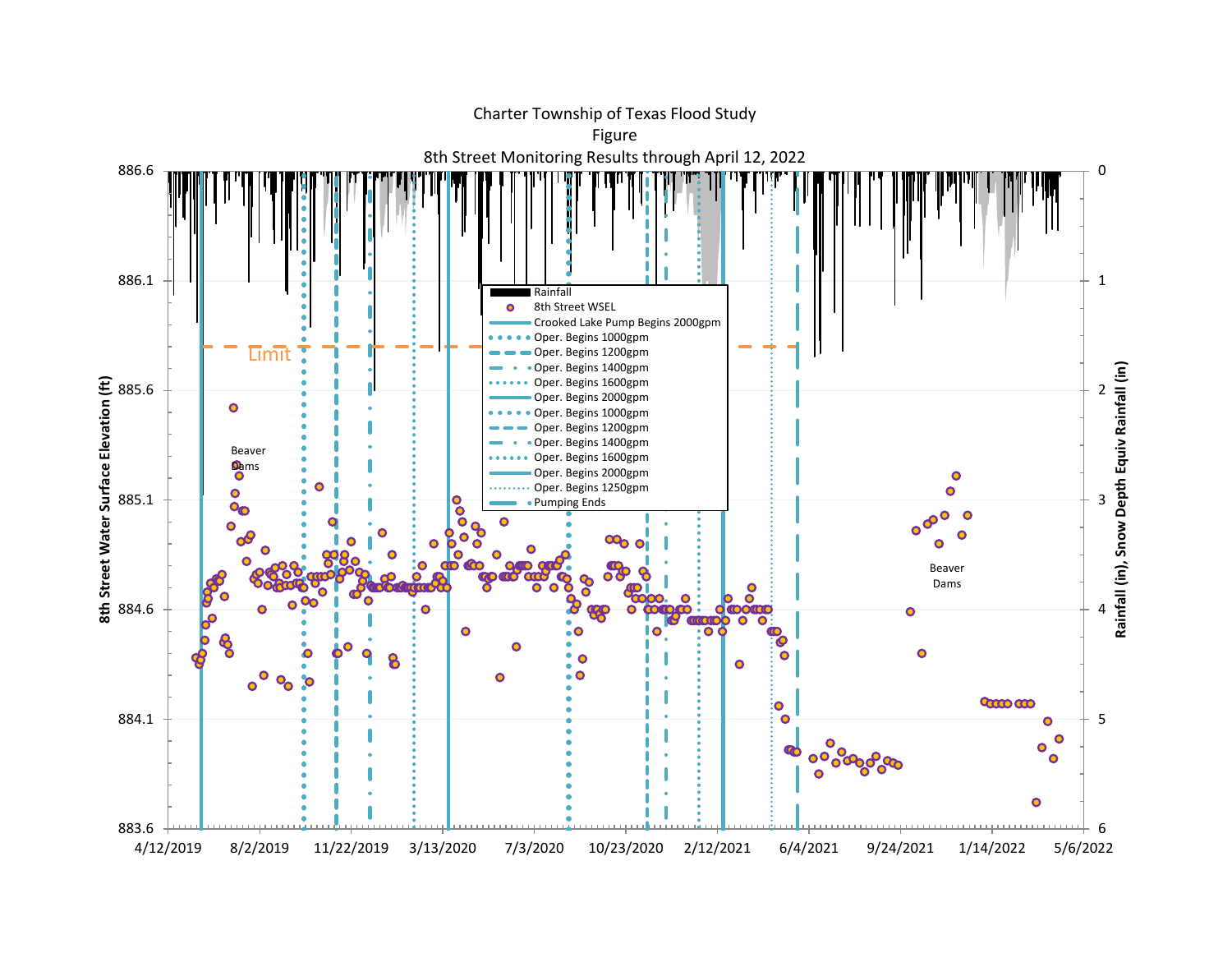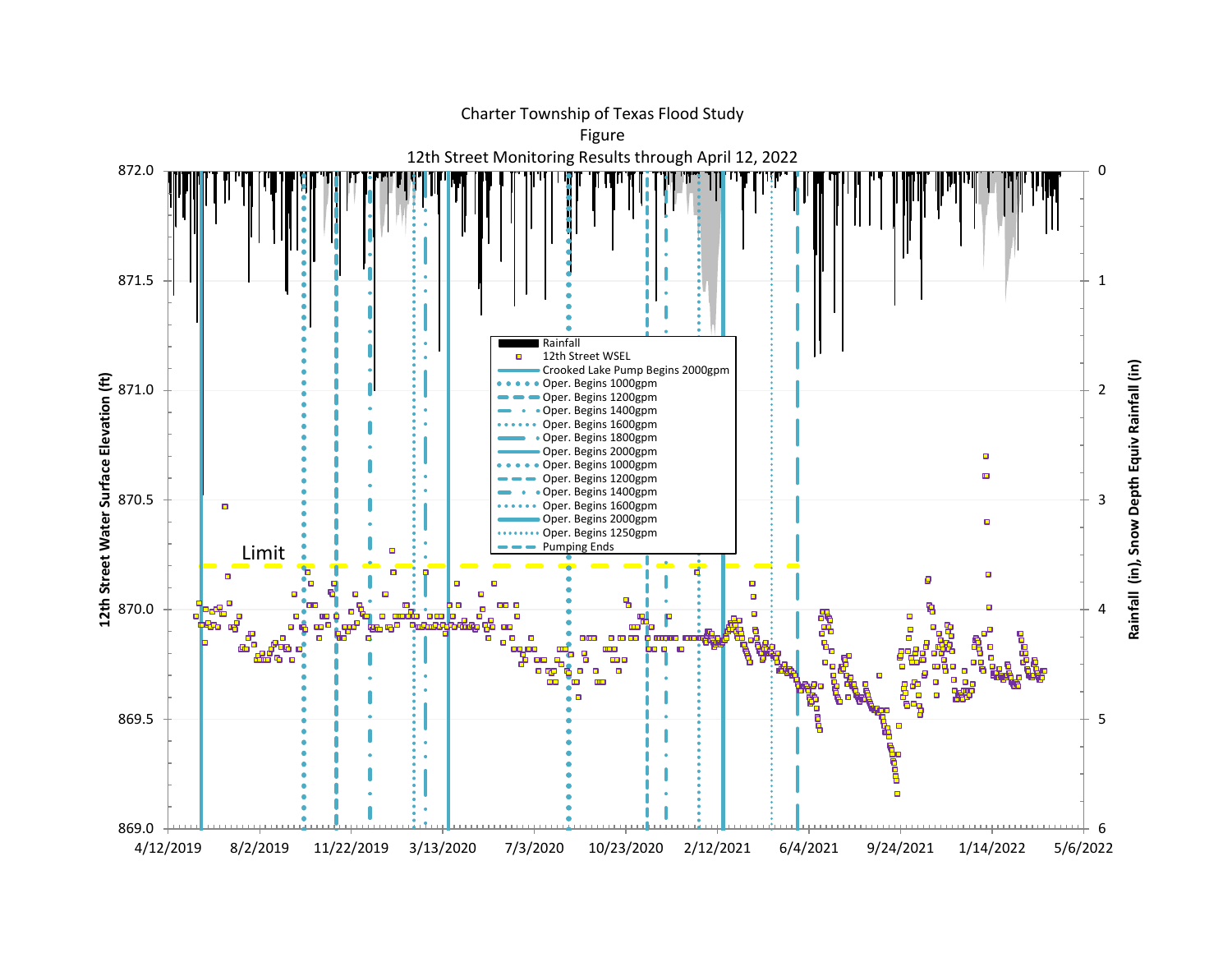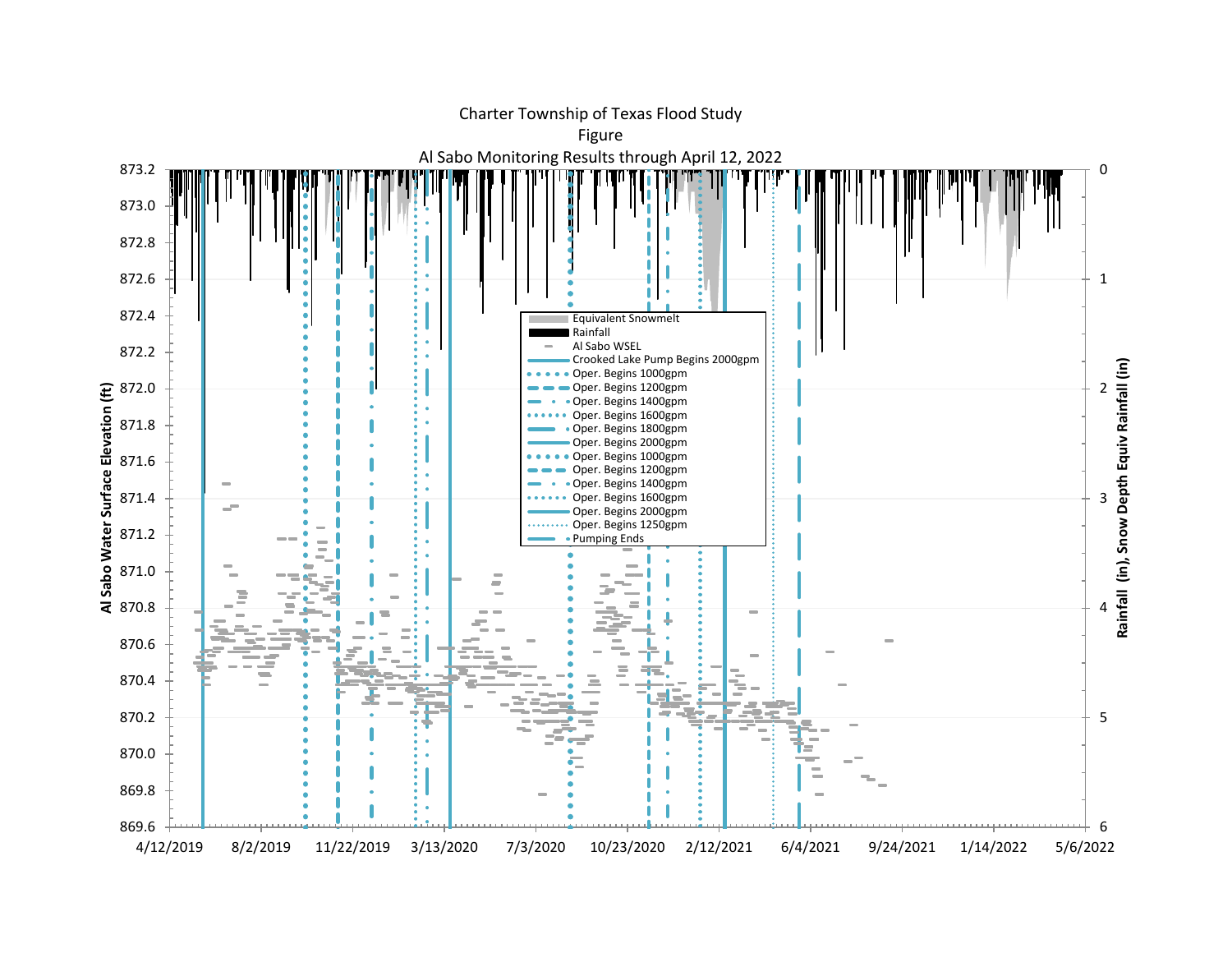

Charter Township of Texas Flood Study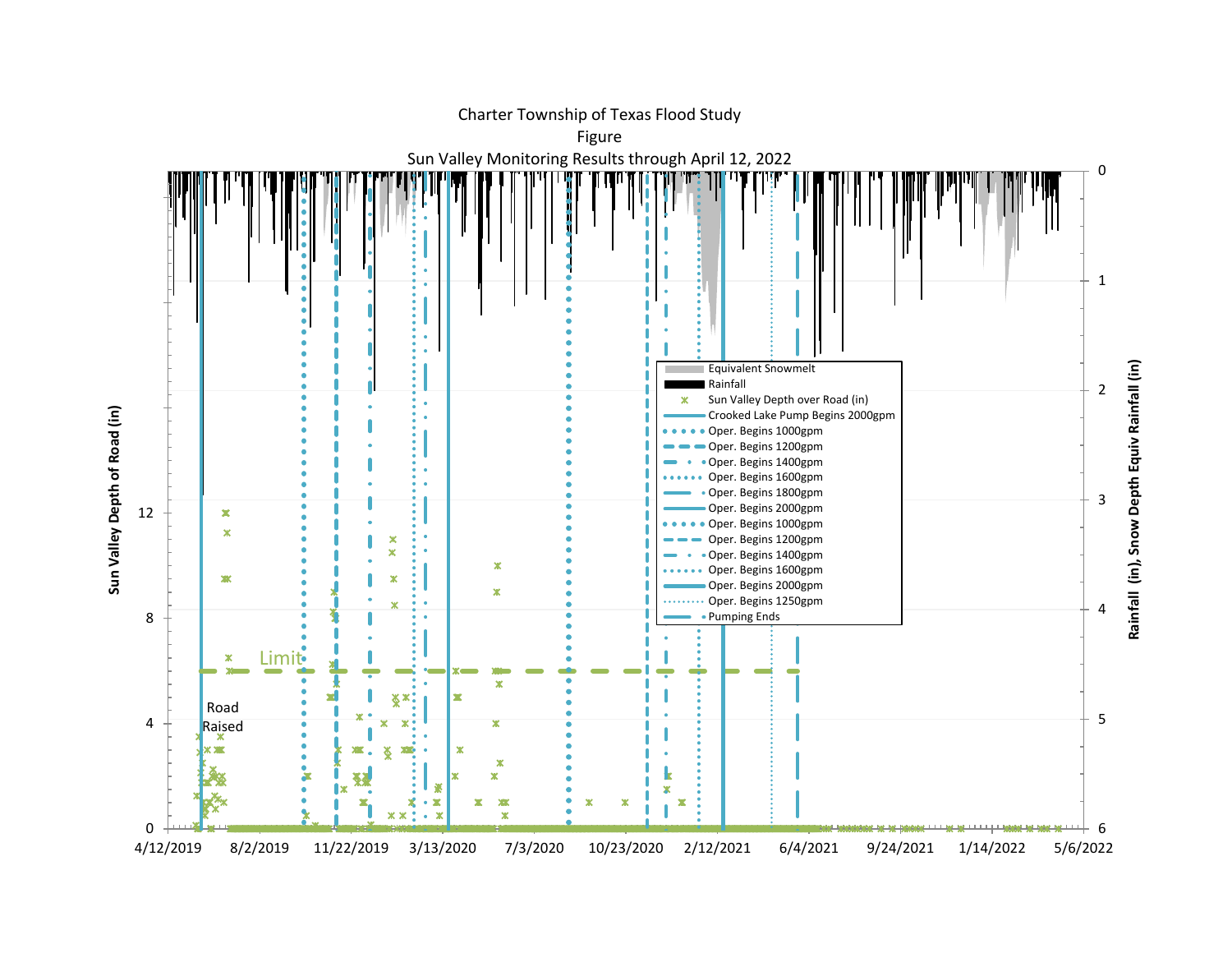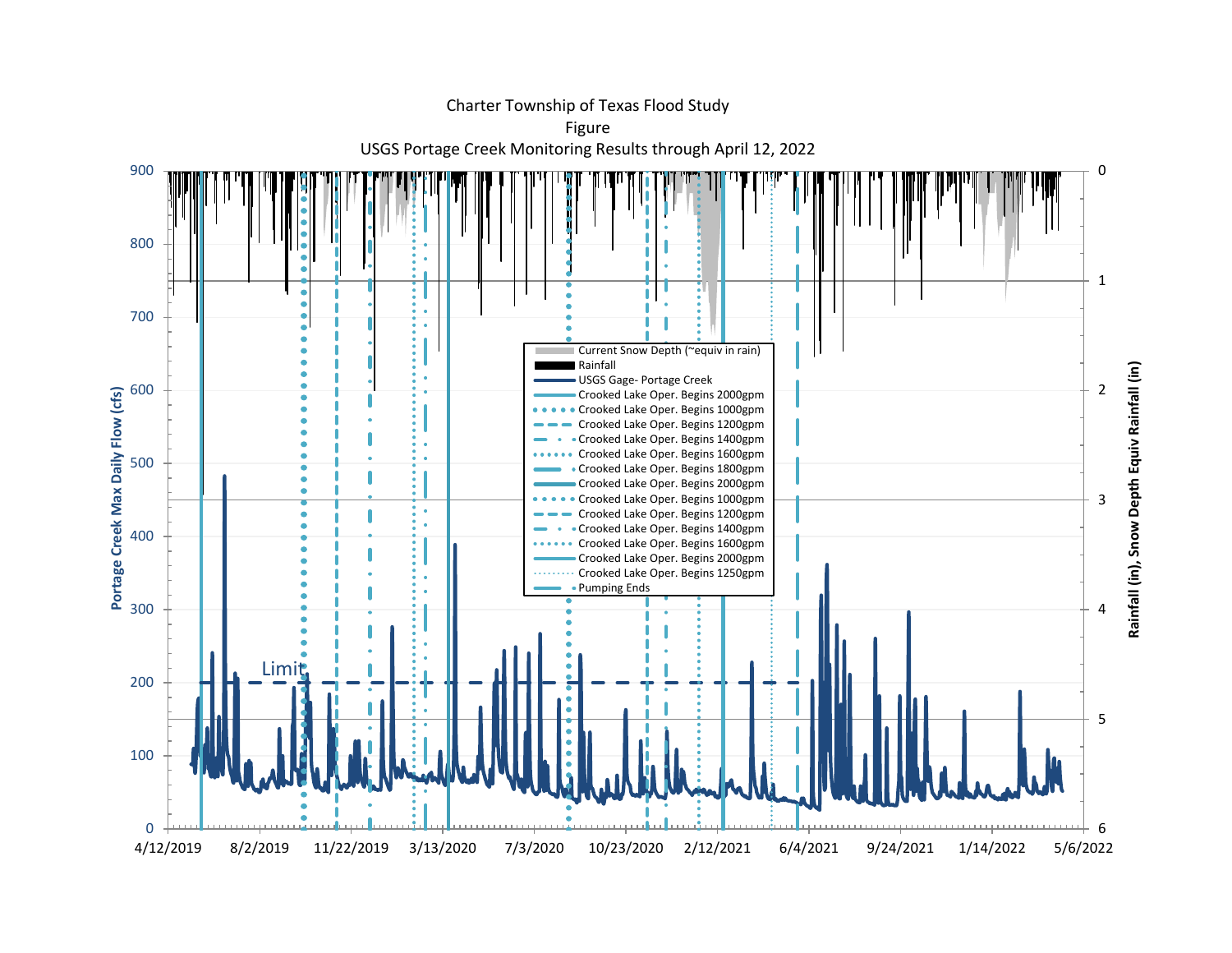

Charter Township of Texas Flood Study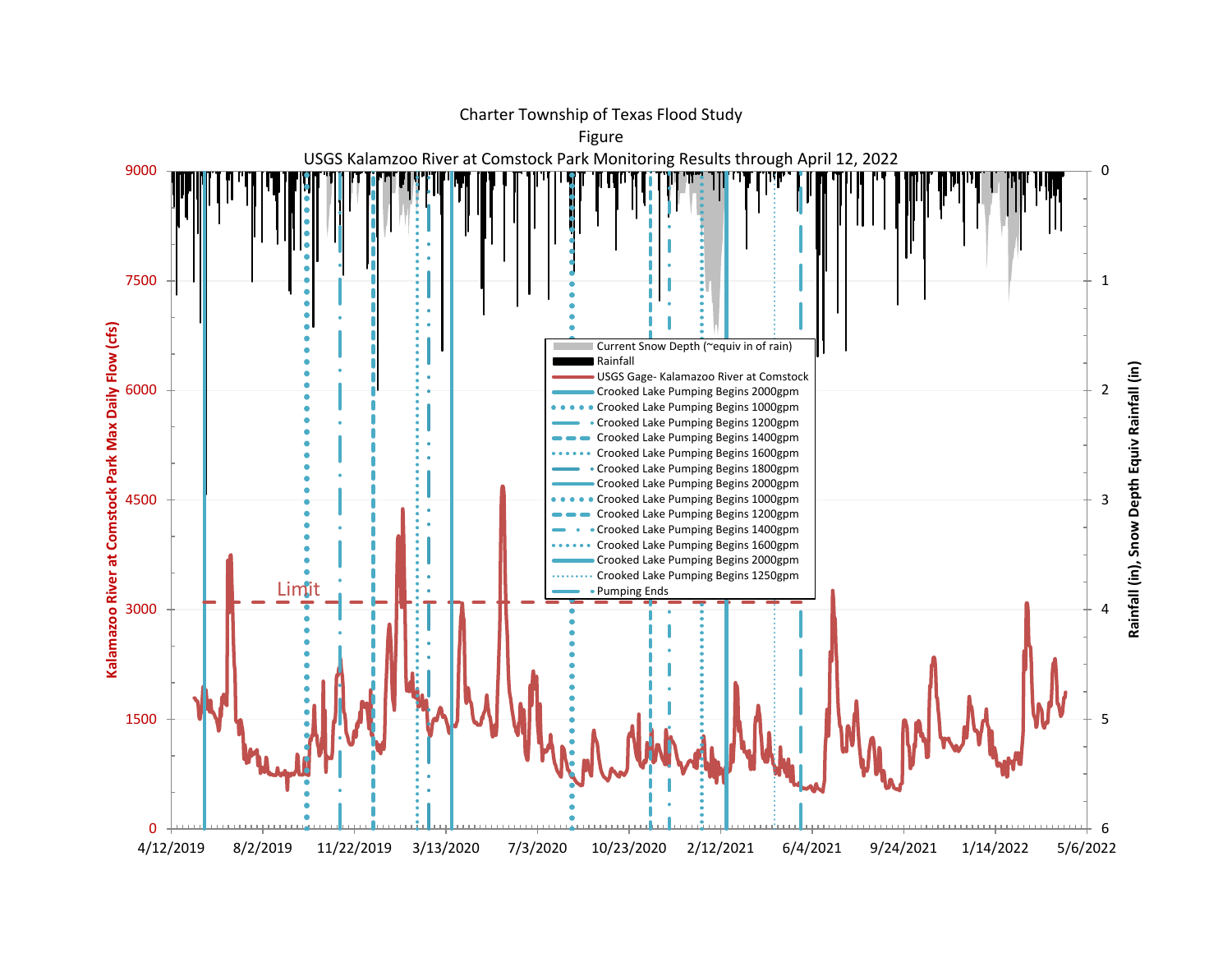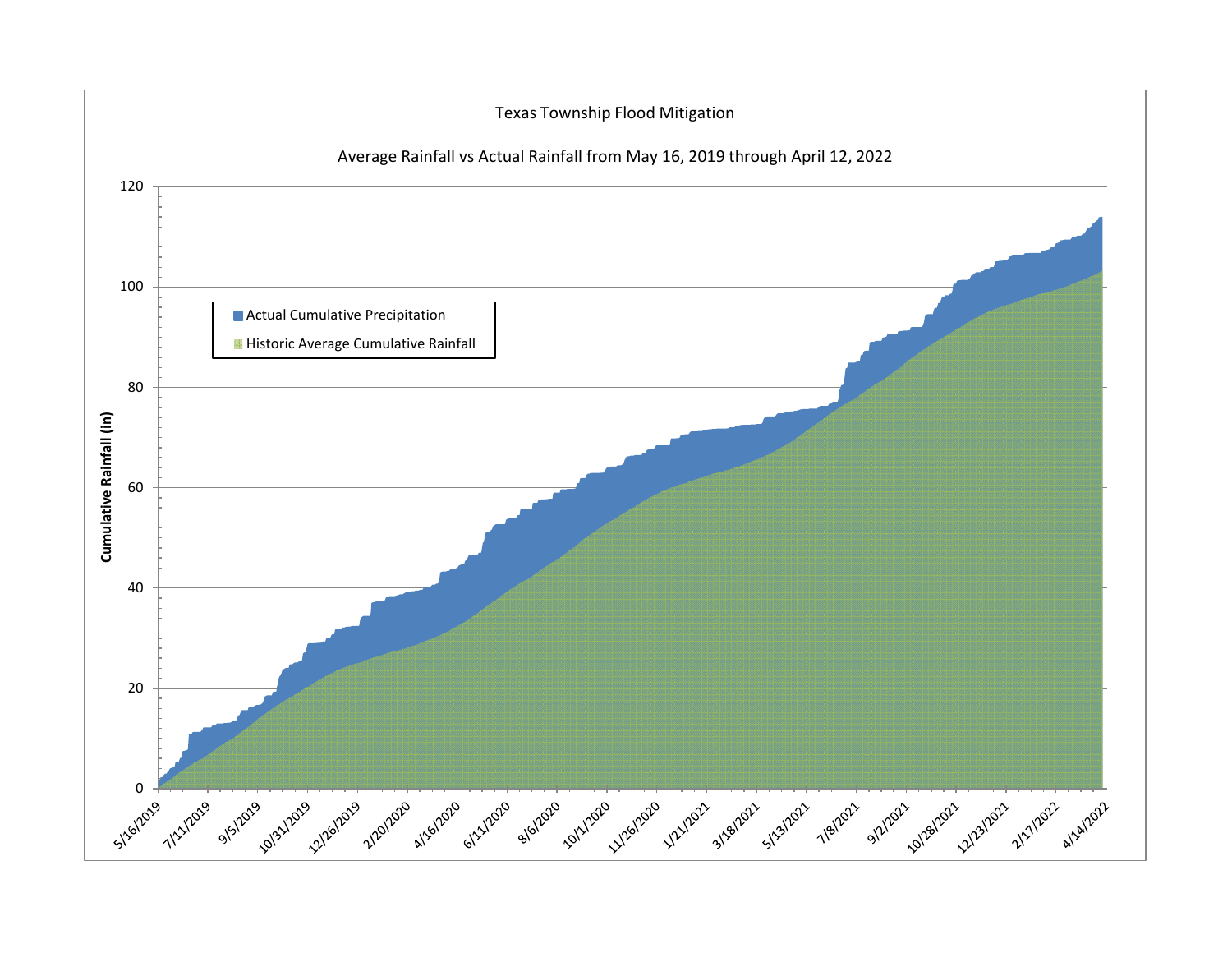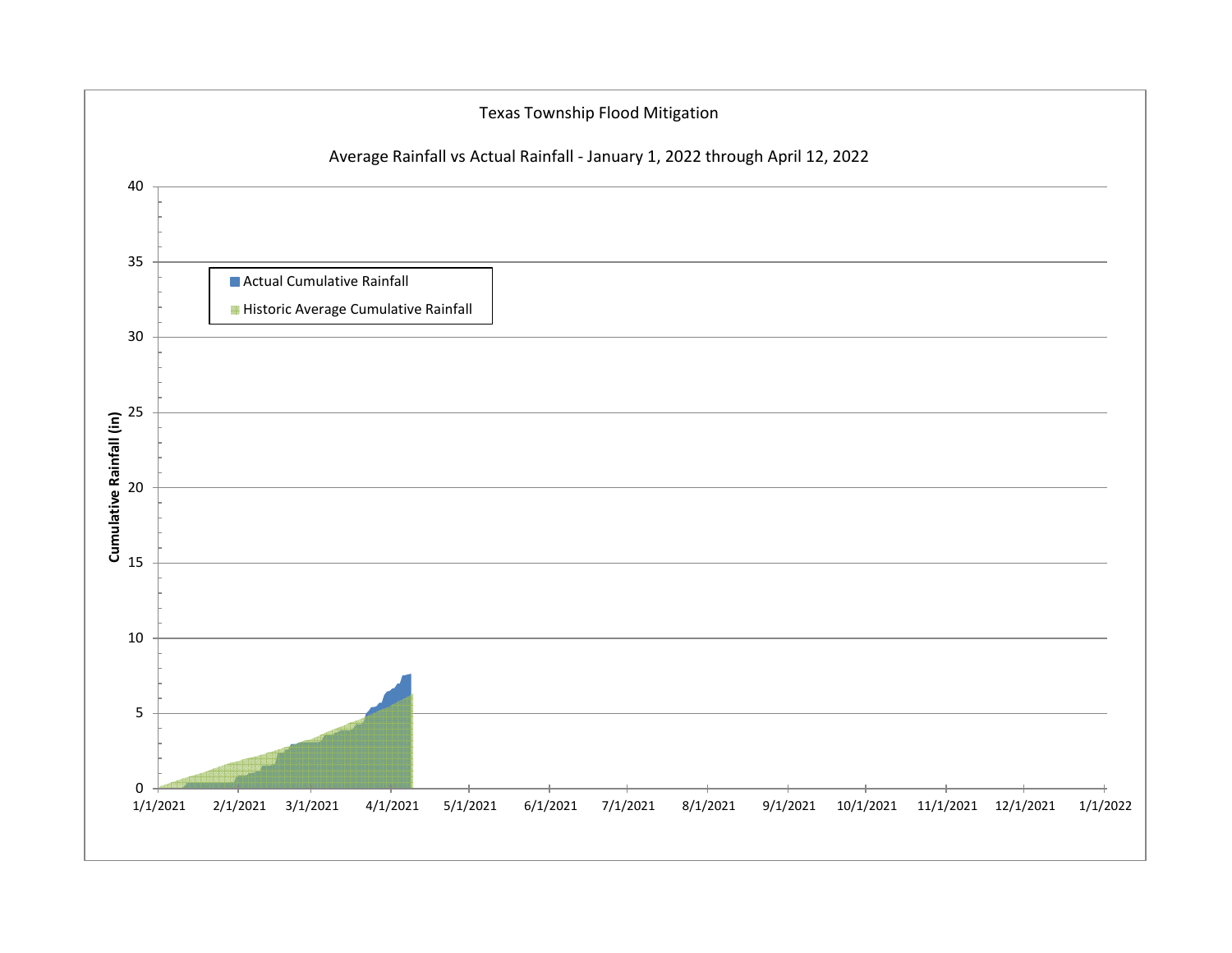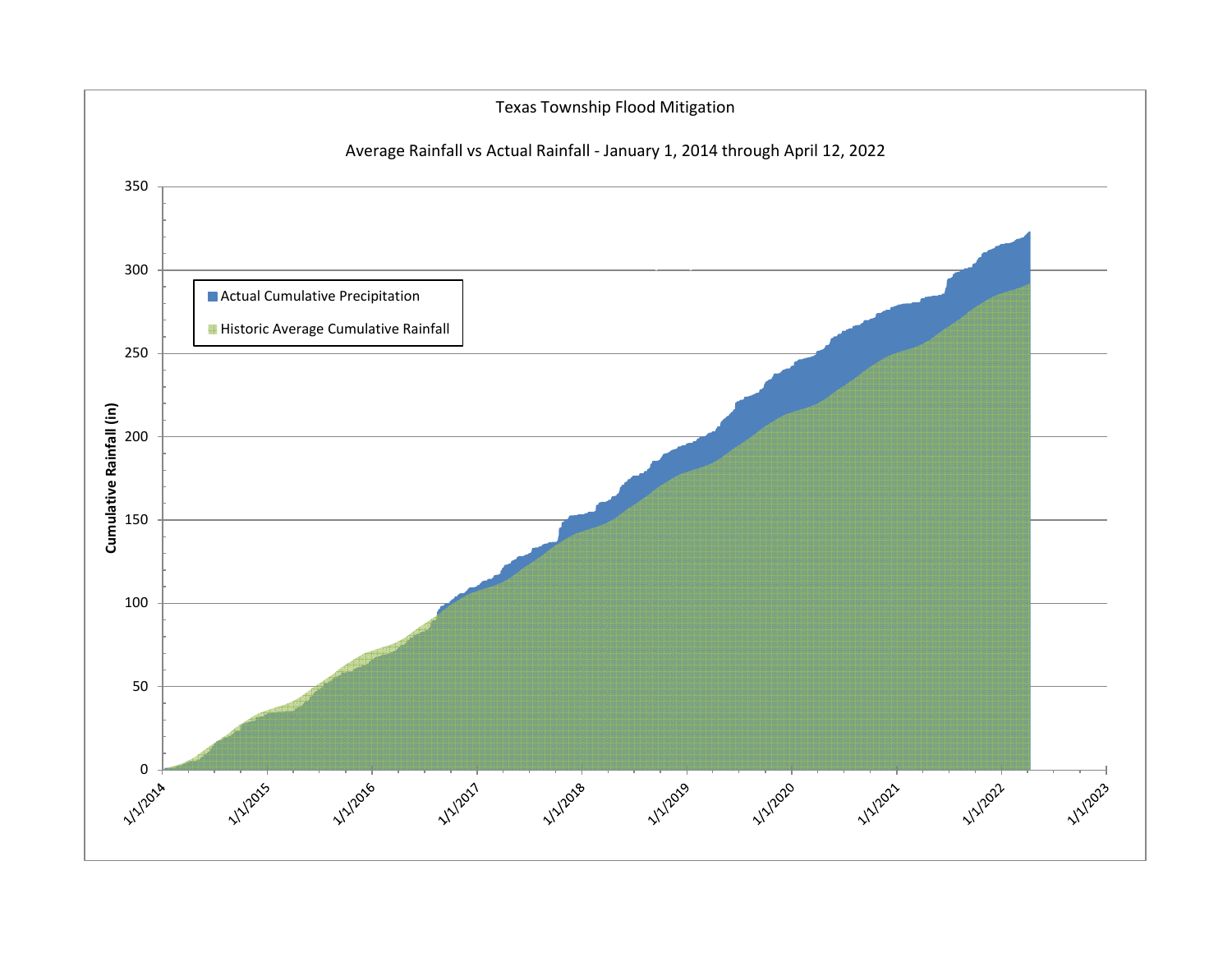